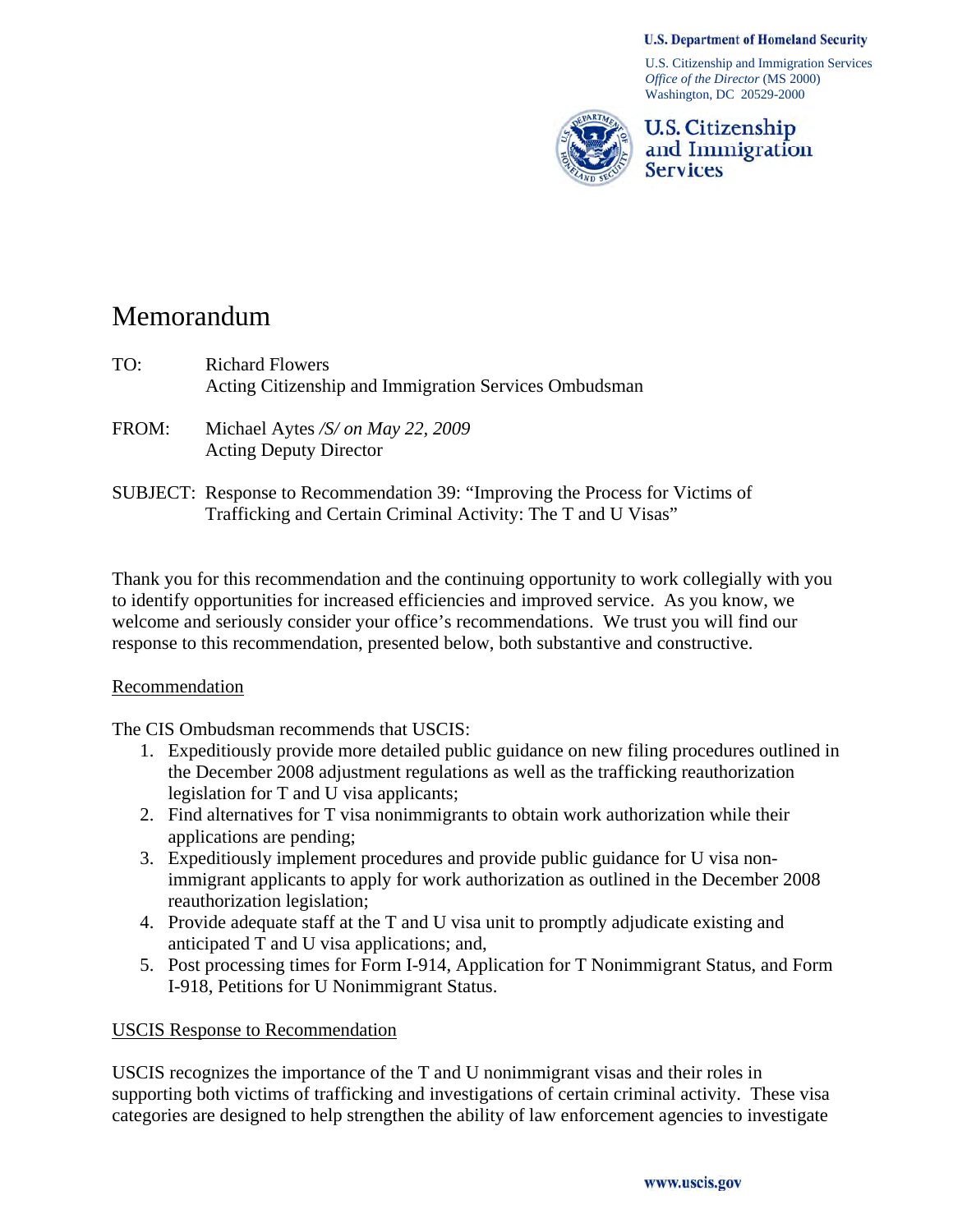and prosecute cases of domestic violence, sexual assault, trafficking of persons and other crimes while, at the same time, offering protection to victims of such crimes. These visa categories were created initially under the Victims of Trafficking and Violence Protection Act of 2000 (P.L. 106-386, October 28, 2000), and have been reauthorized several times, most recently in December 2008 when the William Wilberforce Trafficking Victims Protection Reauthorization Act of 2008 (TVPRA 2008) was enacted.<sup>[1](#page-1-0)</sup>

USCIS has published regulations implementing procedures for T and U nonimmigrant adjudications, including applications for adjustment of status. See, e.g. 67 FR 4784 (January 31, 2002); 72 FR 53014 (Sept. 17, 2007); 73 FR 75540 (Dec. 12, 2008). USCIS recognizes that T and U applicants are a vulnerable population and will continue to ensure that our policies and procedures are legally sound and reflect the humanitarian nature of, and law enforcement purposes for, the classifications.

### **1. Expeditiously provide more detailed public guidance on new filing procedures outlined in the December 2008 adjustment regulations as well as the trafficking reauthorization legislation for T and U visa applicants.**

USCIS concurs with this recommendation. USCIS has issued more than six separate notices to provide the public with guidance on the T and U nonimmigrant and adjustment application processes. On December 8, 2008, USCIS published a Fact Sheet that contained questions and answers about the new adjustment of status regulations for T and U visa holders.<sup>[2](#page-1-1)</sup> Also, our website, www.uscis.gov, details the necessary requirements for T and U visa adjustment applicants to apply for permanent residency in the United States. These documents supplement the instructions provided with applications for T or U nonimmigrant status and the Adjustment of Status Application, Form I-485.

USCIS also has been actively engaged in community outreach. During the summer months of 2008, USCIS staff conducted a series of 12 training sessions around the country specifically geared towards educating non-governmental organizations (NGO), law enforcement, and the general public on T and U nonimmigrant visa statuses and their filing procedures. USCIS also participates in conferences conducted by NGO stakeholders, maintains a phone line specifically reserved for those with questions about their applications and petitions, and made its staff available to assist with the CIS Ombudsman's teleconference on U visas. In addition, to support the publication of the T and U adjustment rule in December 2008, USCIS conducted its own teleconference in an effort to further educate the public. Finally, USCIS produced a brochure, entitled "*Immigration Remedies for Trafficking Victims*," which provides information on both T and U nonimmigrant statuses.

USCIS also published an information bulletin on how an applicant may request a fee waiver and the evidence necessary to establish fee waiver eligibility. Since all applicants for fee waivers are evaluated similarly based on an inability to pay, USCIS believes that expanded public outreach materials explaining fee waivers should be inclusive of all eligible populations and limited solely to T and U nonimmigrants. To this end, USCIS is currently undertaking an initiative to review

 $\overline{a}$ <sup>1</sup> William Wilberforce Trafficking Victims Protection Reauthorization Act. Pub. L. No. 110-457 (Dec. 23, 2008). <sup>2</sup> USCIS Press Reason "Foot Shoot: USCIS Publishes Naw Puls for Novimmigrant Victims of Uyman Trafficking.

<span id="page-1-1"></span><span id="page-1-0"></span><sup>&</sup>lt;sup>2</sup> USCIS Press Room, "Fact Sheet: USCIS Publishes New Rule for Nonimmigrant Victims of Human Trafficking and Specified Criminal Activity" (December 8, 2008). http://www.uscis.gov/files/article/t\_u\_fs\_8dec2008.pdf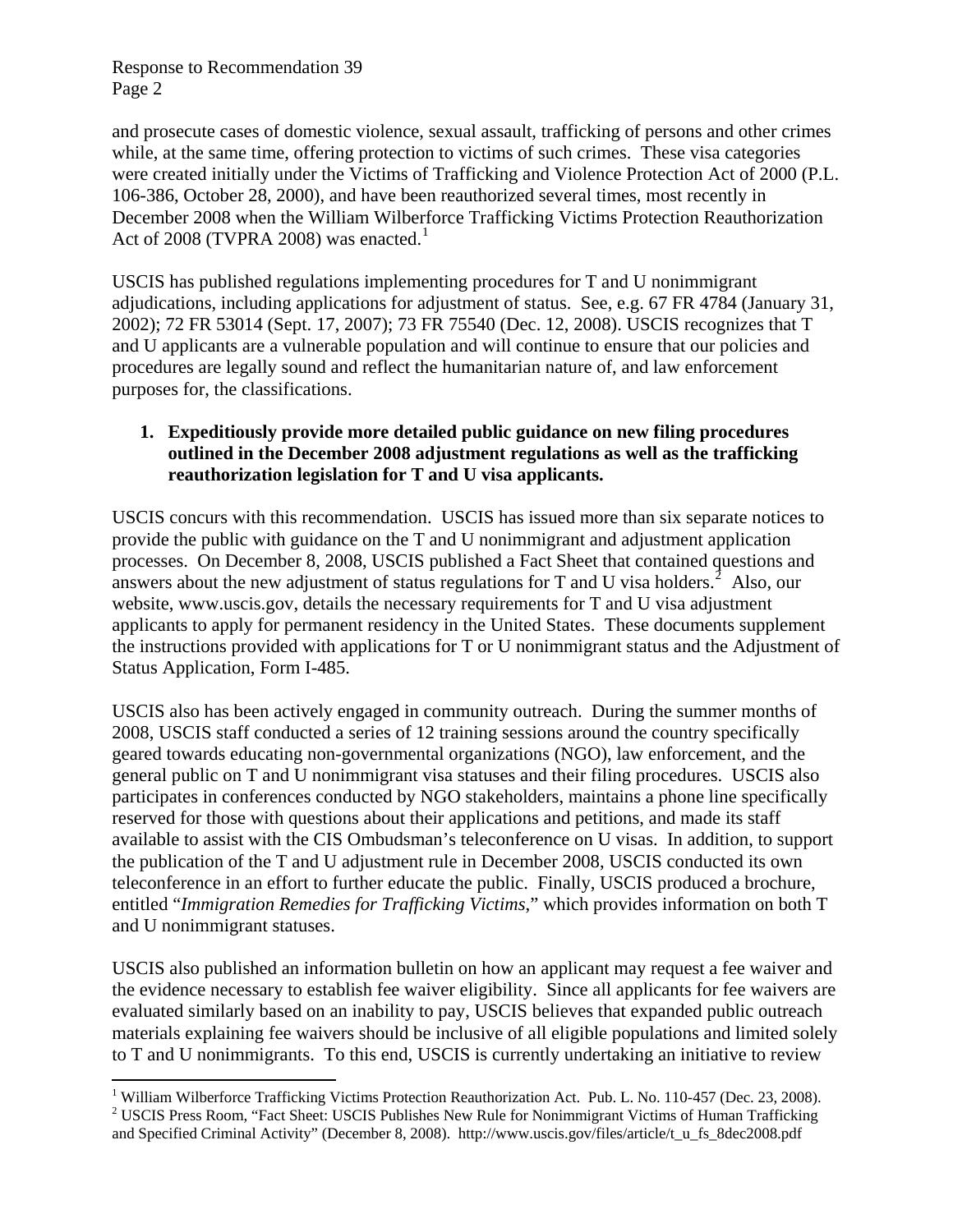Response to Recommendation 39 Page 3

fee waiver guidance available to the public to ensure it is presented in the most accessible formats possible. For T and U visa holders please note, however, that the officers who adjudicate the fee waiver requests in these cases are the *same* officers from the specially-trained unit who will adjudicate the underlying applications for T and U adjustment of status. Therefore, they will be familiar with the T and U visa holders' circumstances and will take that into account when adjudicating fee waiver requests.

USCIS understands the CIS Ombudsman's concern that there is inconsistent cooperation from law enforcement officials. USCIS has been and remains engaged in active outreach to law enforcement officials to educate them on the availability of T and U nonimmigrant visas for those who qualify, and to encourage the agencies to develop internal policies and procedures so that there is transparency for those seeking certification. USCIS created a fact sheet specifically for law enforcement agencies and regularly answers calls from law enforcement officials providing information on the T and U visa programs.

Because the provisions of TVPRA 2008 and the T and U adjustment regulations have only recently been published, USCIS is still in the process of identifying areas where additional guidance is necessary. Future guidance will be issued as appropriate.

### **2. Find alternatives for T visa nonimmigrant applicants to obtain work authorization while their applications are pending.**

The CIS Ombudsman recommends USCIS find alternatives for T nonimmigrant visa applicants to obtain employment authorization. However, USCIS believes that there is no need for an alternative as the regulations already provide an avenue for applicants to obtain employment authorization. Specifically, there are two ways applicants for T nonimmigrant status may obtain work authorization while their applications are pending. First, an applicant may obtain employment authorization as a result of having been granted "continued presence." An individual's continued presence is ensured through certain administrative mechanisms such as parole or deferred action.<sup>[3](#page-2-0)</sup> Second, upon receipt of an application for T nonimmigrant status, USCIS may conduct a bona fide determination. $4$  If an application is deemed bona fide, USCIS will provide written confirmation to the applicant and use various means such as parole or deferred action to prevent the removal of individuals who have filed bona fide applications until USCIS issues a final decision on the application. Individuals granted deferred action or parole, whether through continued presence or as a result of a bona fide determination, may be granted employment authorization by filing the appropriate application.<sup>[5](#page-2-2)</sup> USCIS does not currently have a backlog of I-914 cases; therefore, focusing on issuing interim EADs is not necessary. USCIS believes it is more efficient to adjudicate the entire I-914 and grant the T status, which produces work authorization for the applicant, rather than to touch the application twice in order to make a bona fide determination. However, in the event that processing times should exceed 90 days,

 $\overline{a}$ 

<sup>3</sup> *See, generally,* 28 CFR 1100.35. 4

<span id="page-2-1"></span><span id="page-2-0"></span> <sup>8</sup> CFR 214.11(k);. An application is *bona fide* if, after initial review, it is properly filed, there appears to be no instance of fraud in the application, the application is complete, the application presents *prima facie* evidence of each element to show eligibility for T-1 nonimmigrant status, and USCIS has completed the necessary fingerprinting and criminal background checks. 5 *See,* Memorandum from Stuart Anderson, Executive Associate Commissioner, Office of Policy and Planning, INS,

<span id="page-2-2"></span>Deferred Action for Aliens with Bona Fide Applications for T Nonimmigrant Status (May 8, 2002).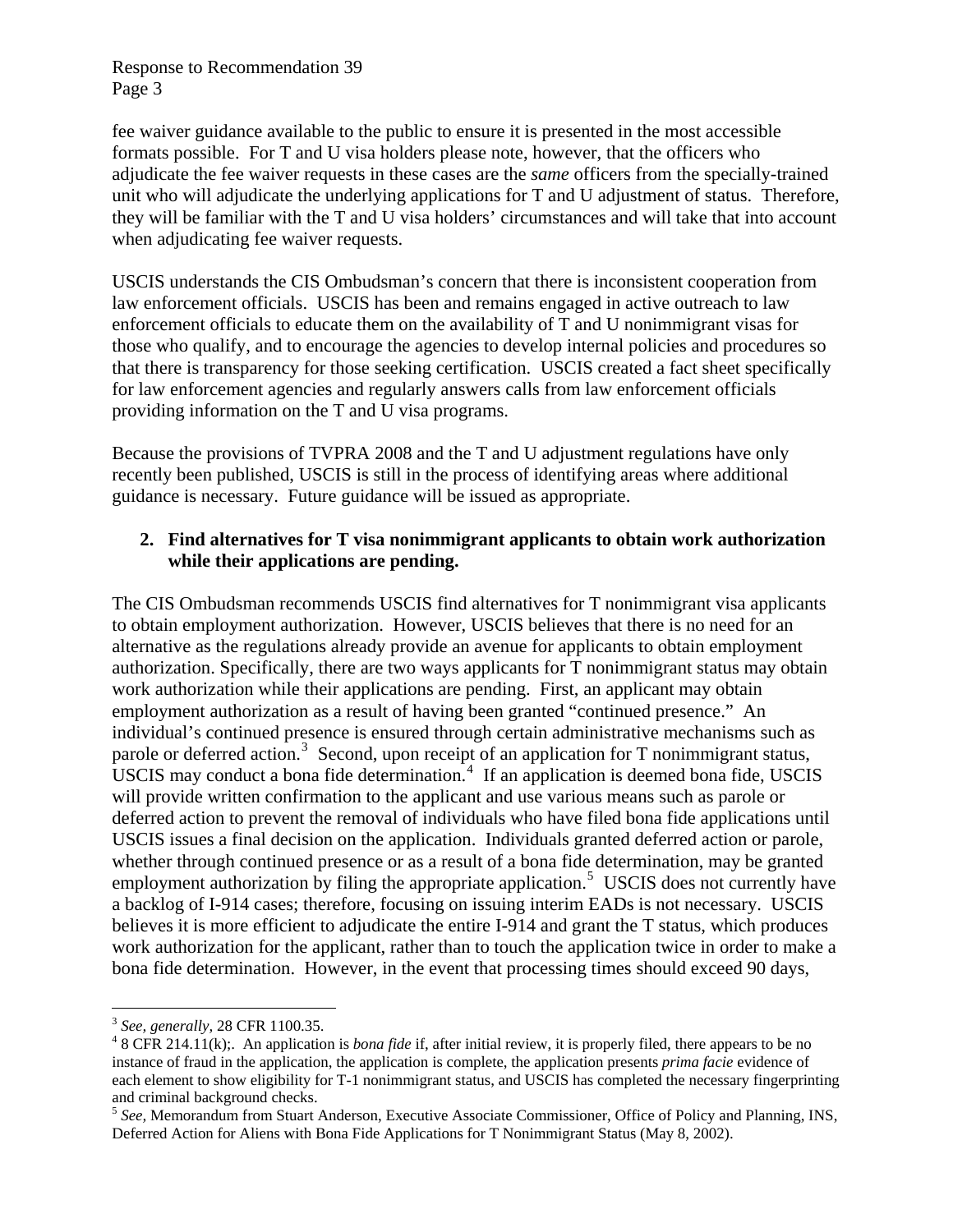Response to Recommendation 39 Page 4

USCIS will conduct bona fide determinations for the purpose of issuing employment authorization.

### **3. Expeditiously implement procedures and provide public guidance for U visa nonimmigrant applicants to apply for work authorization as outlined in the December 2008 reauthorization legislation.**

The Vermont Service Center (VSC), which has sole jurisdiction over the adjudication of T and U applications, has developed a production plan to significantly reduce the backlog of pending U visa cases by the end of the current fiscal year. In addressing the U visa backlog, VSC will focus on completing the oldest cases, for which interim relief and employment authorization are currently available, as well as newer cases, filed prior to the TVPRA 2008, that pertain to individuals for whom interim relief and employment authorization are currently unavailable. In addressing the latter category of cases, resources which would otherwise be focused on adjudicating interim employment authorization can instead be devoted to actual adjudication of U status, obviating the need to separately adjudicate a request for employment authorization. USCIS does intend to utilize all 10,000 visas available this fiscal year. Once USCIS has worked through the backlog, USCIS will assess the possibility of issuing interim employment authorization to those cases that are held in abeyance while awaiting visa availability. We look forward to sharing this production plan with the CIS Ombudsman as soon as we have completed the internal review process.

# **4. Provide adequate staff at the T and U visa unit to promptly adjudicate existing and anticipated T and U visa applications.**

USCIS has implemented this recommendation. The VSC has developed a production plan aimed at reducing the backlog of U applications by 10,000 cases by the end of the current fiscal year. In order to achieve this goal, VSC is significantly increasing the size of the T/U visa adjudication team. In addition to the twelve level-two (senior) Immigration Service Officers (ISOs) already assigned to the I-918 workload, VSC plans to immediately reassign 31 additional trained ISO resources. This group will consist of experienced officers, who will make determinations of eligibility, and a group of lesser experienced ISOs, who will be responsible for background identity and security checks. After vetting a case through the background check process, a less senior ISO will route the case to a more senior ISO, who will approve, request evidence, or recommend denial. Recommended denials are routed to a smaller group of the most senior ISOs for completion. By triaging cases under an expanded adjudications team, learning curves should be much shorter, enabling greater level of production sooner in the process.

# **5. Post processing times for Form I-914 (Application for T Non-Immigrant Status) and Form I-918 (Petition for U Non-Immigrant Status).**

USCIS agrees with this recommendation. The processing time for Form I-914 is currently on the USCIS website. This page can be found from our USCIS web page, www.uscis.gov, by clicking on the "processing time" link. However, at present, posting the processing time for Form I-918 would not be useful since many of these cases will not be adjudicated in the order in which they were filed. USCIS is taking an aggressive approach to reduce the pending backlog of U visa petitions. Cases will be adjudicated in chronological order as they become "adjudication ready"